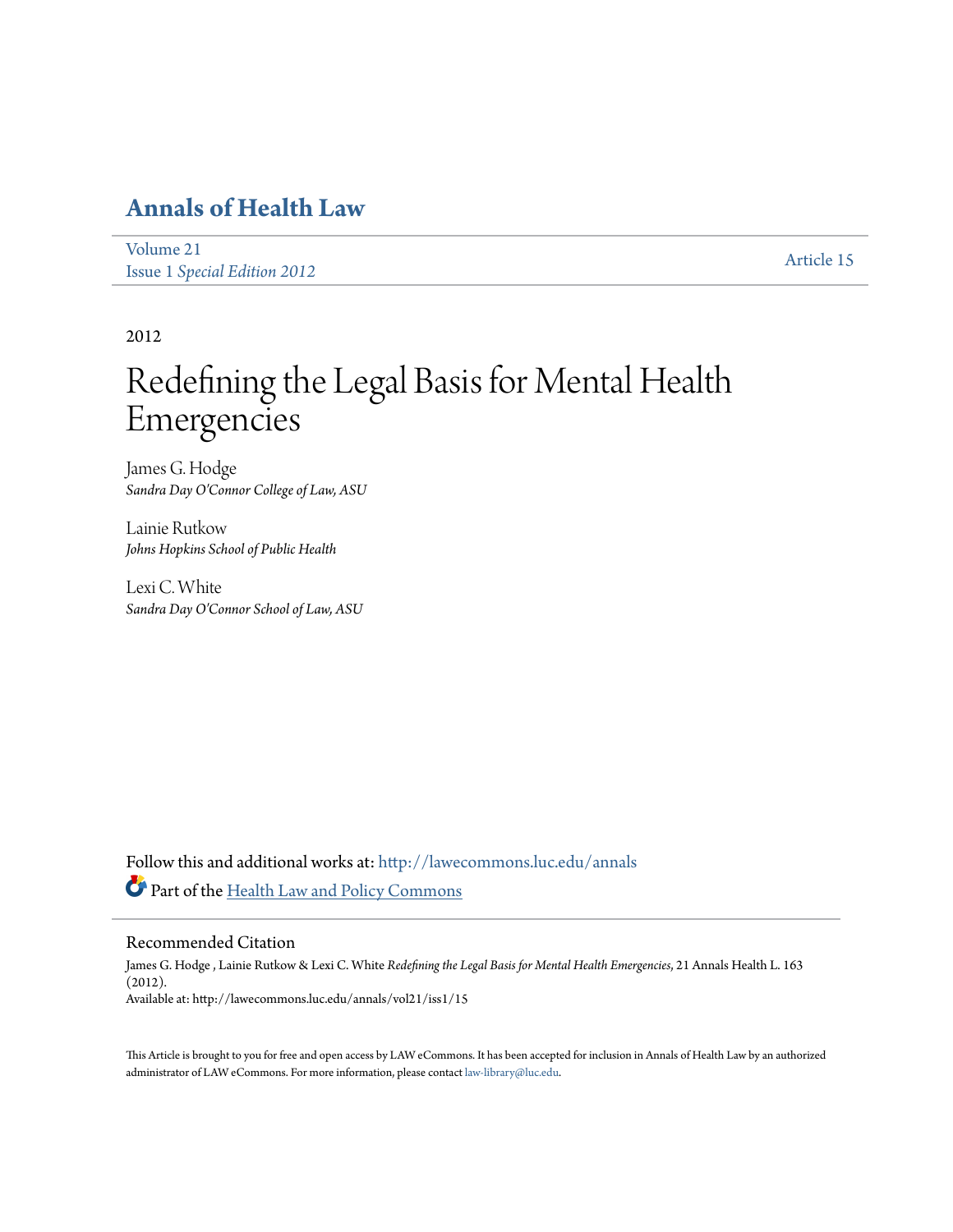# Redefining the Legal Basis for Mental Health Emergencies<sup>+</sup>

*James G. Hodge, Jr., J.D., LL. M Lainie Rutkow, JD., Ph.D, MP.H. Lexi C. White, B.A.*

### **I. INTRODUCTION**

Public health emergencies and natural or man-made disasters are often measured **by** their impacts on physical health. Recent, large-scale disasters, including the 2011 Japanese tsunami, 2010 Haiti earthquake, **2009/2010 HlNI** pandemic, and Hurricane Katrina in **2005,** have collectively impacted the physical health of millions of individuals. Hundreds of thousands died and many more suffered permanent or long-term physical disabilities from these catastrophes. Addressing and preventing these catastrophic effects on communal health and well-being in the future are the focus of emergency planning, preparedness, and response efforts at all levels of government and private sector entities.

Another, hidden epidemic, however, underlies these disasters and is

**<sup>+</sup>** This manuscript is based in part on a presentation given **by** James **G.** Hodge, Jr., entitled "Assessing the Legal Environment for Mental and Behavioral Health Services in Emergencies," at the **ASLME** Health Law Professors Conference on June **10,** 2011 in Chicago, IL, as well as the following published manuscripts: James **G.** Hodge, Jr. et al., *A Hidden Epidemic: Assessing the Legal Environment Underlying Mental and Behavioral Health Conditions in Emergencies, 4* **ST.** Louis **J. HEALTH** L. **& POL'Y 33 (2011);** James **G.** Hodge, Jr. et al, *Mental and Behavioral Health Legal Preparedness in Major Emergencies,* **125** Pun. **HEALTH** REP. **759** (2010). This research was supported **by** the Centers for Disease Control and Prevention **(CDC)** through a project entitled "Legal and Ethical Assessments Concerning Mental and Behavioral Health Preparedness" and funded at the Johns Hopkins Bloomberg School of Public Health and Arizona State University Sandra Day O'Connor College of Law. While the authors acknowledge funding for this project through **CDC,** any views or opinions expressed in this article are those of the authors and not **CDC** or other project partners.

Lincoln Professor of Health Law and Ethics, Sandra Day O'Connor College of Law, **ASU;** Director, Public Health Law and Policy Program, **ASU;** Senior Scholar, *Centers for Law and the Public's Health: A Collaborative at Johns Hopkins and Georgetown Universities.*

Assistant Professor, Department of Health Policy and Management, Johns Hopkins Bloomberg School of Public Health; Senior Fellow, *Centers for Law and the Public's Health: A Collaborative at Johns Hopkins and Georgetown Universities.*

Legal Researcher, Public Health Law and Policy Program, Sandra Day O'Connor College of Law, **ASU.**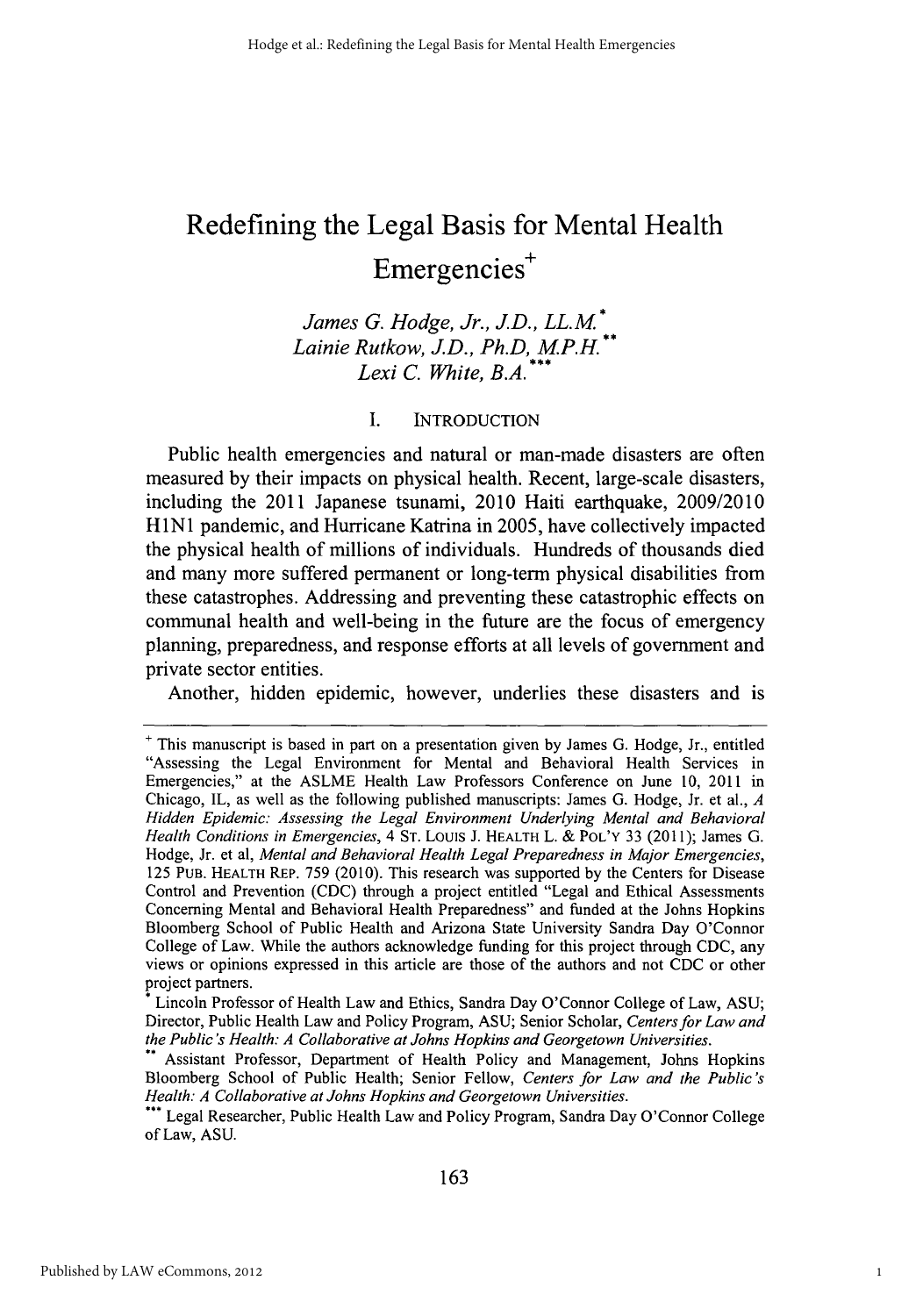### Annals of Health Law **- ASLME** Special Edition 164 [Vol. 21

pervasive across all affected populations within and outside immediate "danger zones." This epidemic impacts people at all socio-economic levels and may continue for months or years beyond environmental destruction or physical health impacts. Underlying major emergencies are often significant mental and behavioral health effects that may be invisible to many, unspoken among victims and their families, and largely ignored as part of response efforts.' Particularly among vulnerable individuals (e.g., children, elderly, ethnic minorities, emergency workers), mental health crises stemming from major emergencies may be crippling without effective surveillance and treatment.

Increasingly emergency planners, mental health providers, and other actors recognize the need to address the debilitating mental and behavioral health impacts of major emergencies. However, they face legal impediments and barriers to effectively detect and treat societal mental and behavioral health conditions. Part of the problem relates to the limited legal support through which mental health conditions may be addressed. National, state, and local governments often declare states of emergency, disaster, or public health emergency to respond to the physical health implications of major catastrophes. These declarations change the legal environment in key ways that facilitate the allocation and provision of health services, including through the detection and treatment of mental health conditions. Yet, emergency declarations are also limited in duration, typically extending no longer than necessary to allow public and private actors to address physical injuries among the population. There is no corresponding legal recognition of a complementary state of "mental health emergency" sufficient to respond to populations' mental and behavioral health conditions. As a result, these needs may go unmet even though they can often be detected and prevented through treatment.

In this comment, we briefly describe the mental health impacts of major emergencies and disasters, assess current legal responses to these conditions, and argue for a new legal approach that supports the long-term detection and treatment of vulnerable individuals whose mental health status is negatively impacted **by** emergencies and related consequences.

### **II. MENTAL** HEALTH **IMPACTS** OF MAJOR **EMERGENCIES AND DISASTERS**

Ancillary mental health impacts across populations affected **by** major disasters have been documented for years. In **1989,** in response to Hurricane Hugo (South Carolina) and the Loma Prieta (San Francisco Bay) earthquake, the American Red Cross (ARC) officially recognized mental health impacts of such disasters. ARC established a Disaster Mental Health

**<sup>1.</sup>** Katherine Yun et al., *Moving Mental Health into the Disaster-Preparedness Spotlight,* **363** NEW **ENG. J.** MED. **1193 (2010).**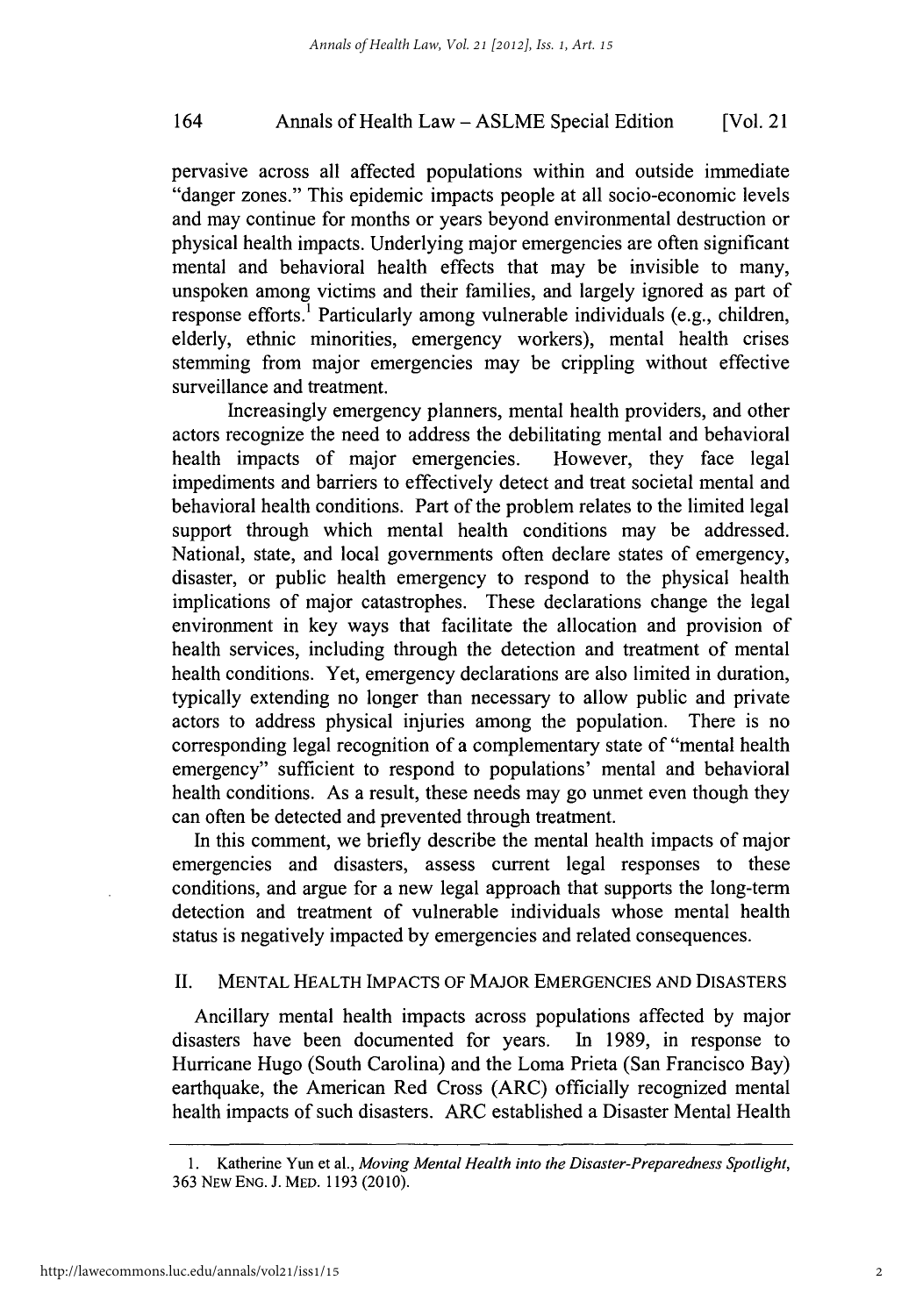Services program to provide a framework for treatment of mental health issues in post-disaster relief efforts.<sup>2</sup> Recently, in response to the tornados that devastated parts of Alabama and Missouri in April 2011, ARC used this program to dispatch volunteers trained in psychological first aid.<sup>3</sup>

Despite increased recognition of mental health impacts of disasters, the public has not always supported emergency mental health services. In 1994, for example, **FEMA** faced public backlash after it allocated **\$28** million to various efforts in California to provide mental health counseling after the Los Angeles riots, wildfires, and the Northridge Earthquake. Southern California residents argued that mental health services were going unused and the funds should be reallocated to update physical infrastructure and support tangible relief efforts. In **2011,** despite reports from New York City's **9/11** health programs that individuals are still suffering from posttraumatic stress almost ten years later, therapeutic efforts and methodology were questioned. One study suggests that therapists overestimated the number of people who would experience mental health issues and that the deluge of counseling led many to recount painful experiences unnecessarily.<sup>5</sup>

Over the last 20 years, emergency mental health services have been gaining traction not only as an element of disaster relief efforts, but also as a subject of studies focused on population impacts.6 Populations affected **by** hurricanes in particular, including Hugo **(1989),** Mitch **(1988),** and Andrew **(1986),** have been studied concerning the immediate and the long-term psychological impacts of these natural disasters.

Some disasters and public health emergencies lead to mental health impacts for those who are neither physically injured nor witnesses to the event. The Disaster Mental Health Subcommittee of the United States Department of Health and Human Services **("DHHS")** refers to these individuals as the "worried well."<sup>8</sup> These effects may extend for many

**5.** Benedict Carey, *Sept. 11 Revealed Psychology's Limits, Review Finds,* N.Y. **TIMES,** July **29,** 2011, at **A18;** Anemona Hartocollis, *10 years anda Diagnosis Later, 9/11 Demons Haunt Thousands,* N.Y. **TIMES,** Aug. **10, 2011,** at **Al.**

**6. U.S.** Dep't of Veterans Affairs, National Center for **PTSD:** The Effects of Natural Disasters (Jul. **5, 2007),** http://www.ptsd.va.gov/public/pages/effects-natural-disasters.asp.

**7.** Fran H. Norris et al., *Prevalence and Consequences of Disaster-Related Illness and Injury from Hurricane Ike, 55* **REHABILITATION PSYCHOL.** 221, **222-23 (2010).**

**8. U.S.** Dep't of Health **&** Human Servs., Public Health Emergency: Disaster Mental

<sup>2.</sup> John **D.** Weaver et al., *The American Red Cross Disaster Mental Health Services: Development of a Cooperative, Single Function, Multidisciplinary Service Model,* **27 J. BEHAV. HEALTH SERVICES &** REs. 314, **316** (2000).

**<sup>3.</sup>** Campbell Robertson **&** Kim Severson, *Hundreds of Thousands Are Without Power, and Many Without Homes,* N.Y. **TIMES,** Apr. **30, 2011,** at A14.

*<sup>4.</sup>* Gordon Dillow, *Post-Disaster Mental Health Efforts Debated,* **L.A. TIMES,** Mar. 21, *1994, available at* http://articles.latimes.com/1994-03-21/news/mn-36781\_1-mental-healthprograms.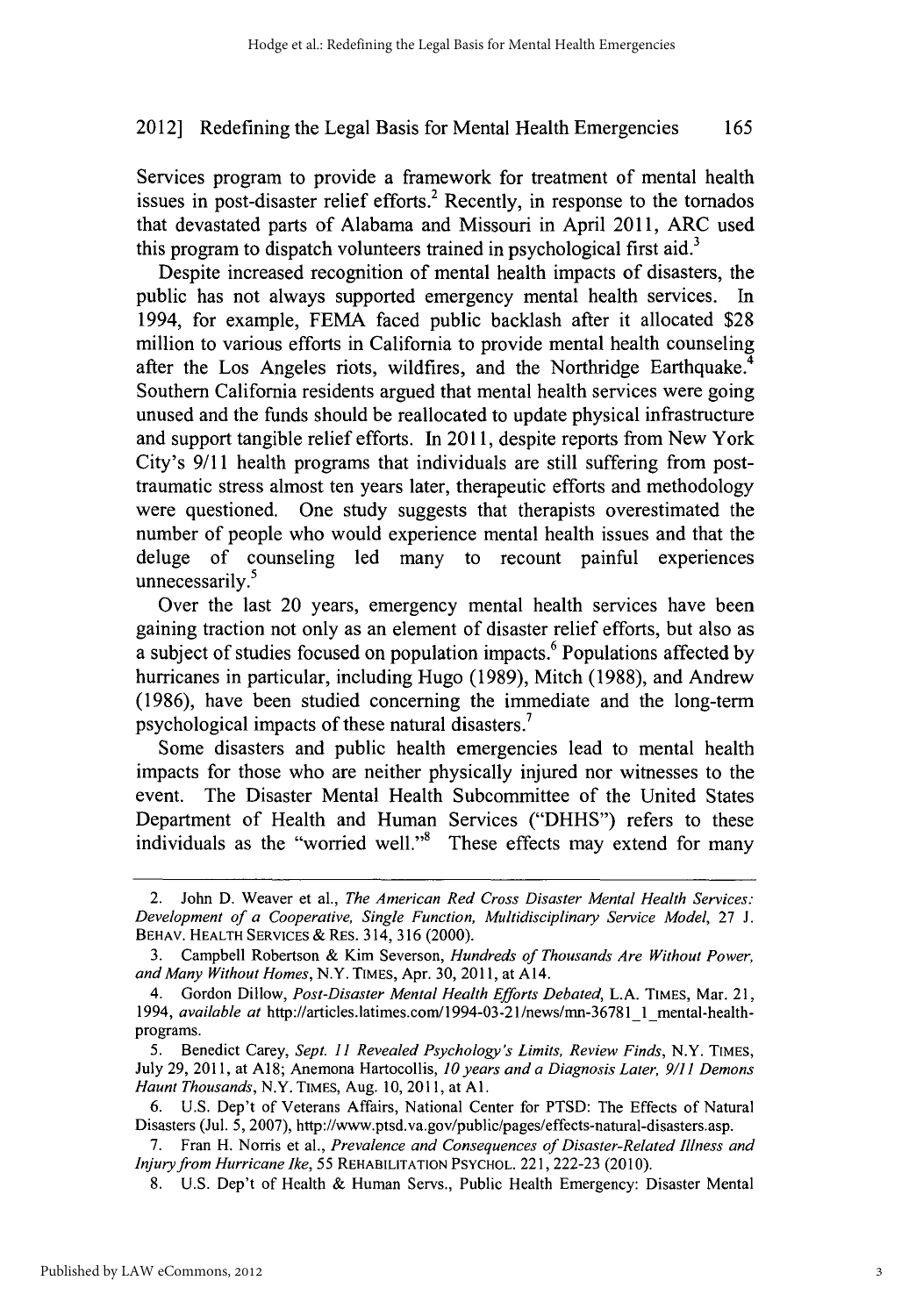### Annals of Health Law **- ASLME** Special Edition **166** [Vol. 21

years **-** even decades **-** after the initial trauma even though no physical harm occurred.<sup>9</sup> Oil spills and other environmental disasters exemplify emergencies that do not necessarily cause physical injuries to individuals, but can result in substantial mental health harms.<sup>10</sup> After the Exxon Valdez oil spill off of Prince William Sound in **1989,** several studies found increased rates of depression, anxiety, and post-traumatic stress disorder **("PTSD")** among nearby residents." In particular, one study found that Native Americans in the affected area suffered from particularly high rates of **PTSD** associated with the loss of their subsistence lifestyle that relied heavily on the local fisheries and wildlife.<sup>12</sup>

After Hurricane Katrina, many residents suffered from symptoms of PTSD.<sup>13</sup> Studies also found that thirty percent of students at schools in Louisiana continued to experience mental health problems five years after Katrina landed. The Louisiana Department of Health and Human Services launched the Louisiana Spirit Costal Recovery Counseling Program with federal funds to provide mental health support; $14$  however, the program ended in **2010.** After the Deepwater Horizon oil spill in **2010,** state officials scrambled to reopen the program using response funds from British Petroleum to create mental health hotlines, among other services.<sup>15</sup> The spill in particular has increased awareness that economic and cultural disruptions following a disaster have negative mental health effects that may require intervention and treatment.<sup>16</sup>

### III. **LEGAL RESPONSES** TO **MENTAL** HEALTH **IMPACTS** OF MAJOR **EMERGENCIES**

During a declared state of emergency or disaster, the legal environment changes to facilitate response efforts, especially across jurisdictions.

12. Palinkas et al., *supra note* **11,** at **1522.**

**13.** John Manuel, *In Katrina's Wake,* 114 **ENVTL. HEALTH PERSP. A32, A39 (2006).**

14. Louisiana Spirit Hurricane Recovery, What was Our Role in Community Efforts? http://www.dhh.state.la.us/offices/apps/apps-231/Docu2Ol0/role.html.

**16.** Yun et al., *supra* note **1,** at **1193-95.**

Health Subcommittee (Sept. **16, 2009),** http://www.phe.gov/Preparedness/legal/boards/nbsb/ wg/Pages/mentalhealth.aspx.

**<sup>9.</sup>** Hartocolis, *supra* note **5,** at **Al.**

**<sup>10.</sup>** Campbell Robertson, *Oil Spills May Leave More Emotional Than Physical Scars, Study Finds,* N.Y. **TIMES,** Apr. **7, 2011,** at *A15.*

**<sup>11.</sup>** Duane **A.** Gill **& J.** Steven Picou, *Technological Disaster and Chronic Community Stress, 11* Soc. **NAT. RESOURCES 795 (1998);** Lawrence **A.** Palinkas et al., *Community Patterns of Psychiatric Disorders after the Exxon Valdez Oil Spill, 150* AM. **J. PSYCHIATRY 1517 (1993).**

**<sup>15.</sup>** Kim Murphy, *Oil Spill Stress Starts to Weigh on Gulf Residents,* **L.A. TIMES,** June 20, 2010, *available at* http://articles.latimes.com/2010/jun/20/nation/la-na-oil-spill-mentalhealth-20100621.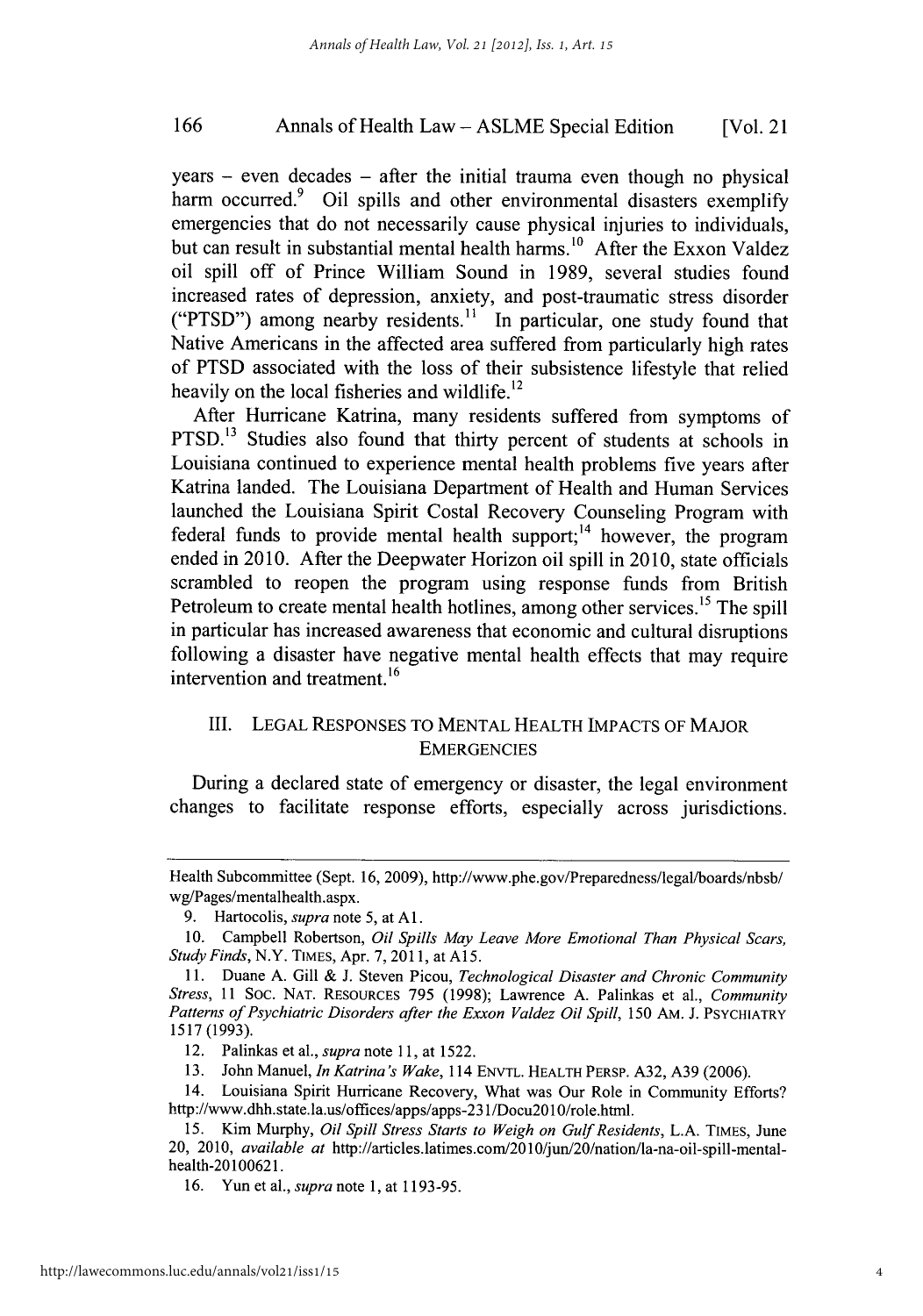Planning, training, and interjurisdictional coordination at all levels of government ensure that legal authorities are in place to provide access to additional resources during and immediately after an emergency.<sup>17</sup> These legal authorities may enhance the government's authority or create temporary, emergency powers. Non-emergency laws may also play an important role in response activities in areas such as workers' compensation benefits and access to health care services. Though not explicitly designed to respond to mental health harms accompanying emergencies, the current legal environment is supportive in many ways.

### *A. Interjurisdictional Emergency Plans*

Interjurisdictional preparedness and response efforts most often focus on the need to meet surge capacity during emergencies. Surge capacity involves two components: **(1)** access to increased personnel, including physicians, nurses, and other healthcare professionals; and (2) access to resources, including vaccines and other healthcare supplies.<sup>18</sup>

Personnel needs are met through federal, state, and local response mechanisms. At the federal level, **DHHS'** Assistant Secretary for Preparedness and Response ("ASPR") operates the National Disaster Medical System **("NDMS").** Through **NDMS,** the federal government can deploy health care professionals to supply medical care for an emergency response.19 ASPR also oversees the At-Risk Individuals, Behavioral Health, and Human Services Coordination ("ABC") program.<sup>20</sup> Through **ABC,** ASPR provides technical assistance regarding mental and behavioral health issues that may arise during an emergency response. Several federal agencies, including the Administration on Aging and the Substance Abuse and Mental Health Services Administration assist in coordinating ABC's work.

State-based Emergency Systems for the Advance Registration of Volunteer Health Professionals ("ESAR-VHP") are used to register health care volunteers who are willing to participate in emergency responses. Medical Reserve Corps units, coordinated through the **U.S.** Surgeon

**<sup>17.</sup>** James *G.* Hodge, Jr. *&* Evan **D.** Anderson, *Principles and Practice of Legal Triage During Public Health Emergencies,* 64 **N.Y.U. ANN. SURV.** AM. L. 249, **251-63 (2008).**

**<sup>18.</sup>** James *G.* Hodge, Jr. et al., *The Pandemic and All-Hazards Preparedness Act: Improving Public Health Emergency Response,* **297 JAMA 1708, 1709 (2007).**

**<sup>19.</sup> U.S.** Dep't of Health **&** Human Servs., Office of Asst. Sec'y for Preparedness **&** Response, National Disaster Medical System (June 14, 2010), http://www.phe.gov/ Preparedness/responders/ndms/Pages/default.aspx.

<sup>20.</sup> **U.S.** Dep't of Health **&** Human Servs., Office of the Asst. Sec'y for Preparedness & Response, Office for At-Risk Individuals, Behavioral Health, **&** Human Serys. Coordination (March **26, 2009),** http://www.phe.gov/Preparedness/planning/abc/Documents/ABC.pdf.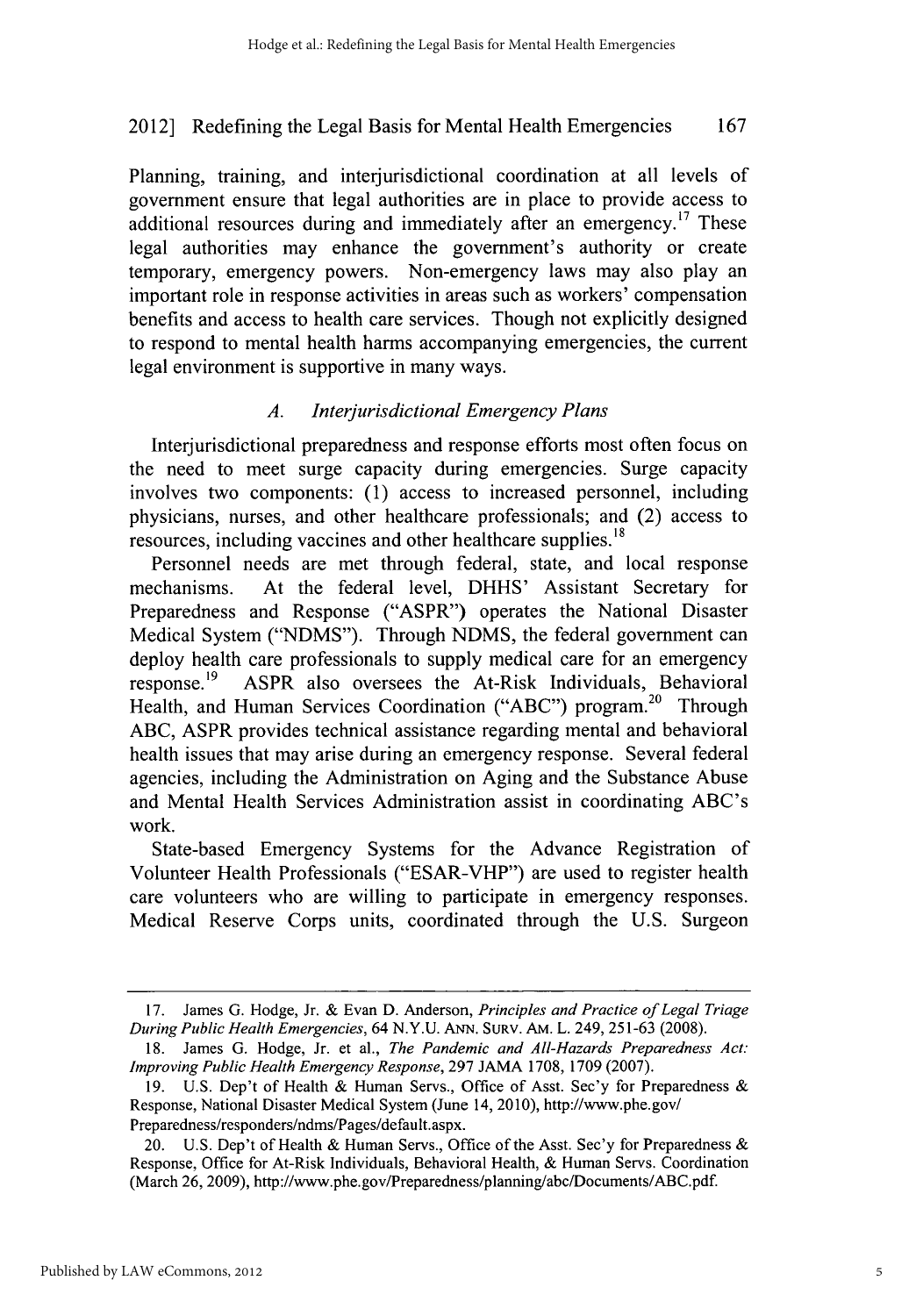### Annals of Health Law **- ASLME** Special Edition **168** [Vol. 21

General's Office, serve a similar purpose at the local level.<sup>21</sup> These registration systems collect licensure and other information about volunteer health professionals **-** including mental healthcare providers **-** which is used to assist in their deployment during emergencies.

Supply needs are met through resources such as the Strategic National Stockpile **("SNS").** The Centers for Disease Control and Prevention maintains the **SNS,** which contains health care supplies that can be transported anywhere in the U.S. as needed during an emergency.<sup>22</sup> However, because the precise contents of the **SNS** are not publicly known, the extent to which it contains medicines or supplies (e.g., psychotropic or other drugs commonly used to treat mental conditions) that may assist during mental health emergency responses is not clear.

### *B. Emergency and Disaster Laws*

Federal, state, and local laws authorize an array of powers during a declared emergency or disaster. Many federal emergency powers derive from the Robert T. Stafford Disaster Relief and Emergency Assistance Act ("Stafford Act") of **1988.23** The Stafford Act empowers **FEMA24** to assist states and localities affected **by** an emergency once the President declares an "emergency" or "major disaster." This includes funding for the Crisis Counseling Assistance and Training Program **("CCATP"),** which may offer mental health services such as diagnosis and counseling for up to nine months after an emergency. **A** related law, the National Emergencies Act, establishes procedures for Presidential declarations (and terminations) of national emergencies with similar authority to guide federal responses.<sup>25</sup>

Pursuant to the federal Public Health Services Act, **DHHS'** Secretary can also declare a separate "public health emergency."<sup>26</sup> Upon such declaration, **DHHS** can investigate the disease or event behind the emergency and supplement other federal, state, or local response activities, including, for example, deploying mental and behavioral healthcare providers across state

<sup>21.</sup> Office of the Civilian Volunteer, Medical Reserve Corps, Integration of the Medical Reserve Corps and the Emergency System for Advance Registration of Volunteer Health Professionals (2008), http://www.medicalreservecorps.gov/File/ESAR VHP/ESAR-VHPMRCintegrationFactSheet.pdf.

<sup>22.</sup> Ctrs. for Disease Control **&** Prevention, Office of Public Health Preparedness **&** Response, Strategic National Stockpile: What it Means to You (Feb. **28, 2011),** http://www.bt.cdc.gov/stockpile/#means.

**<sup>23.</sup>** Robert T. Stafford Disaster Relief and Emergency Assistance Act, Pub. L. No. **100- 707 (1988).**

<sup>24.</sup> **U.S.** Dep't of Homeland Sec., Fed. Emergency Mgmt. Agency, **A** Guide to the Disaster Declaration Process and Federal Disaster Assistance, http://www.fema.gov/pdf/ rrr/dec proc.pdf.

**<sup>25.</sup>** National Emergencies Act, 42 **U.S.C. §§ 1601-1651** (2010).

**<sup>26.</sup>** Public Health Services Act, 42 **U.S.C. §** 247d(a)(1)-(2) **(2010).**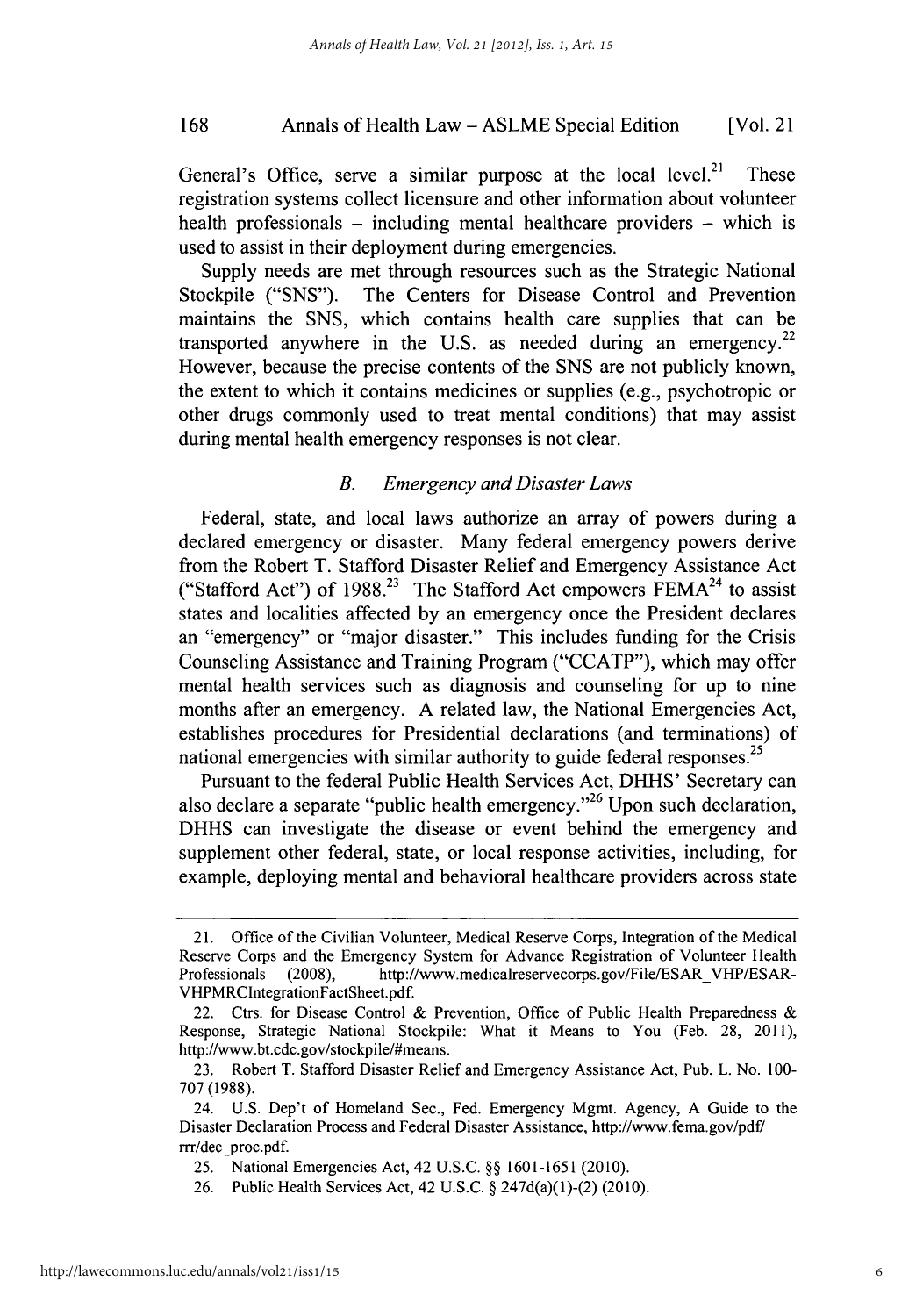lines.

Many states feature their own emergency preparedness laws to allow the governor to declare a "disaster" or "emergency," thus activating the state's emergency powers.<sup>27</sup> Twenty-six states explicitly authorize the declaration of a "public health emergency," based in part on the Model State Emergency Health Powers Act **("MSEHPA"),** developed in 2001 to establish the parameters for a state-level public health emergency.<sup>28</sup> **MSEHPA** provides model statutory language for emergency powers to procure supplies, deploy personnel, screen and test populations, and provide treatment, among other authorities. State provisions based on **MSEHPA** may allow governments to respond to the mental health impacts of emergencies through surveillance for health conditions (including mental health conditions) and deployment of mental healthcare providers. Some states, however, have incorporated provisions of **MSEHPA** in ways that only cover certain health care professionals to the exclusion of mental healthcare providers. Other laws, such as the Emergency Management Assistance Compact<sup>29</sup> and the Uniform Emergency Volunteer Health Practitioners Act,<sup>30</sup> facilitate licensure portability among healthcare professionals, allowing them to temporarily provide care and receive liability protections during declared emergencies. States and localities may also enact mutual aid agreements to allow for resource sharing. These agreements may function even if a state's emergency powers have not been activated. $31$ 

### *C. The Mental Health Preparedness Vacuum*

To date, the emergency preparedness legal environment has been shaped and interpreted primarily to facilitate a rapid and effective response to physical injuries and disabilities that result from emergencies. Emergency powers at the federal and state levels ensure that personnel and supplies are available quickly to meet surge capacity for physical injuries. Federal programs like **ABC** address mental health impacts of emergencies, but do not offer a comprehensive legal approach to these pervasive, often longlasting health concerns. At all levels of government, the legal environment

**<sup>27.</sup>** Hodge **&** Anderson, *supra* note **17,** at **263-67.**

**<sup>28.</sup>** The Model State Emergency Health Powers Act (Jan. **27,** 2010), http://www.publichealthlaw.net/ModelLaws/MSEHPA.php.

**<sup>29.</sup>** Emergency Mgmt. Assistance Compact, What Is **EMAC?** (2011), http://www.emacweb.org/index.php?option=com content&view-article&id=80&Itemid=26.

**<sup>30.</sup>** Nat'l Conference of Commissioners on Unif. State Laws, Uniform Emergency Volunteer Health Practitioners Act **(2007),** http://www.law.upenn.edubIlI/archives/ulc/ uiehsa/2007act final.htm.

**<sup>31.</sup>** Mid-American Alliance, Mission Statement **(2011),** http://www.unmc.edu/apps/ midamerica/index.cfm?L1 **ID=1&CONREF=1.**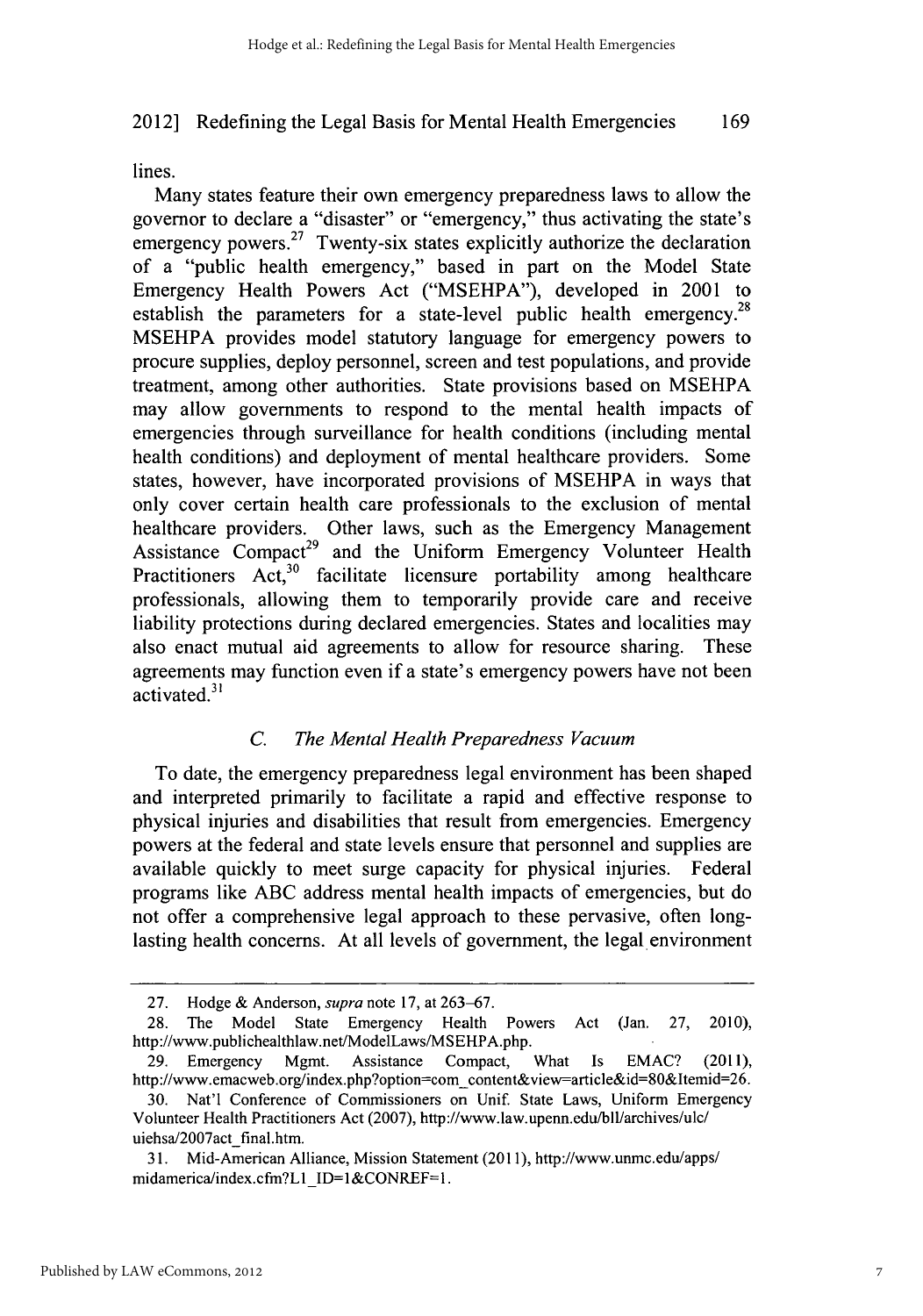### Annals of Health Law **- ASLME** Special Edition **170** [Vol. 21

must be re-examined to determine how laws might be interpreted, amended, or created to guarantee that sufficient legal infrastructure exists to address the immediate and long-term mental health impacts of emergencies.

### **IV. A** NEW **LEGAL** APPROACH TO **MENTAL** HEALTH **EMERGENCIES**

Filling the legal vacuum related to actual or perceived failures of emergency laws to support mental health impacts is essential. Arguably, this may be achieved **by** creating a distinct statutory or regulatory definition of "mental health emergency," sufficient to guide law- and policy-makers seeking its declaration to respond in earnest to recognized mental health needs. Creating another emergency classification may only add to an already complex array of emergency declarations at the federal and state levels that muddies response efforts.

Alternatively, we recommend a different approach, one that seeks to accentuate mental health responses under current emergency laws. **By** integrating mental and behavioral health priorities into existing emergency laws and policies, public and private sector actors can respond authoritatively to the physical *and* mental health impacts of any emergency event.<sup>32</sup>

### *A. Interpreting Existing Emergency Laws and Policies to Address Mental and Behavioral Health Priorities*

Many existing federal and state "emergency," "disaster," or "public health emergency" laws do not explicitly prioritize mental and behavioral health issues.<sup>33</sup> Current laws can be interpreted more broadly to address these needs.34 The Federal Emergency Management Agency **("FEMA"),** for example, defines the term "disaster" in a way that acknowledges potential non-physical impacts on populations.<sup>35</sup> State public health emergency laws modeled after **MSEHPA** offer similar flexibility to authorize mental health responses. Section 104(m) of **MSEHPA** defines "public health emergency" as:

**<sup>...</sup>** an occurrence or imminent threat of an illness or health condition

**<sup>32.</sup>** James **G.** Hodge, Jr. et al., *A Hidden Epidemic: Assessing the Legal Environment Underlying Mental and Behavioral Health Conditions in Emergencies, 4* **ST.** Louis **J. HEALTH** L. **& POL'Y 33 (2011).**

*<sup>33.</sup> See* Nat'1 Council on Disability, Saving Lives: Including People With Disabilities in Emergency Planning (Apr. **15, 2005),** *http://www.ncd.gov/publications/2005/04152005. 34. See id.*

**<sup>35.</sup>** B. **WAYNE BLANCHARD, GUIDE TO EMERGENCY MANAGEMENT AND RELATED TERMS, DEFINITIONS, CONCEPTS, ACRONYMS, ORGANIZATIONS, PROGRAMS, GUIDANCE, EXECUTIVE ORDERS & LEGISLATION 275-85** (Oct. 22, **2008),** *available at* http://training.fema.gov/ EMIWeb/edu/doc/terms%20and%20definitions/Terms%20and%20Definitions.pdf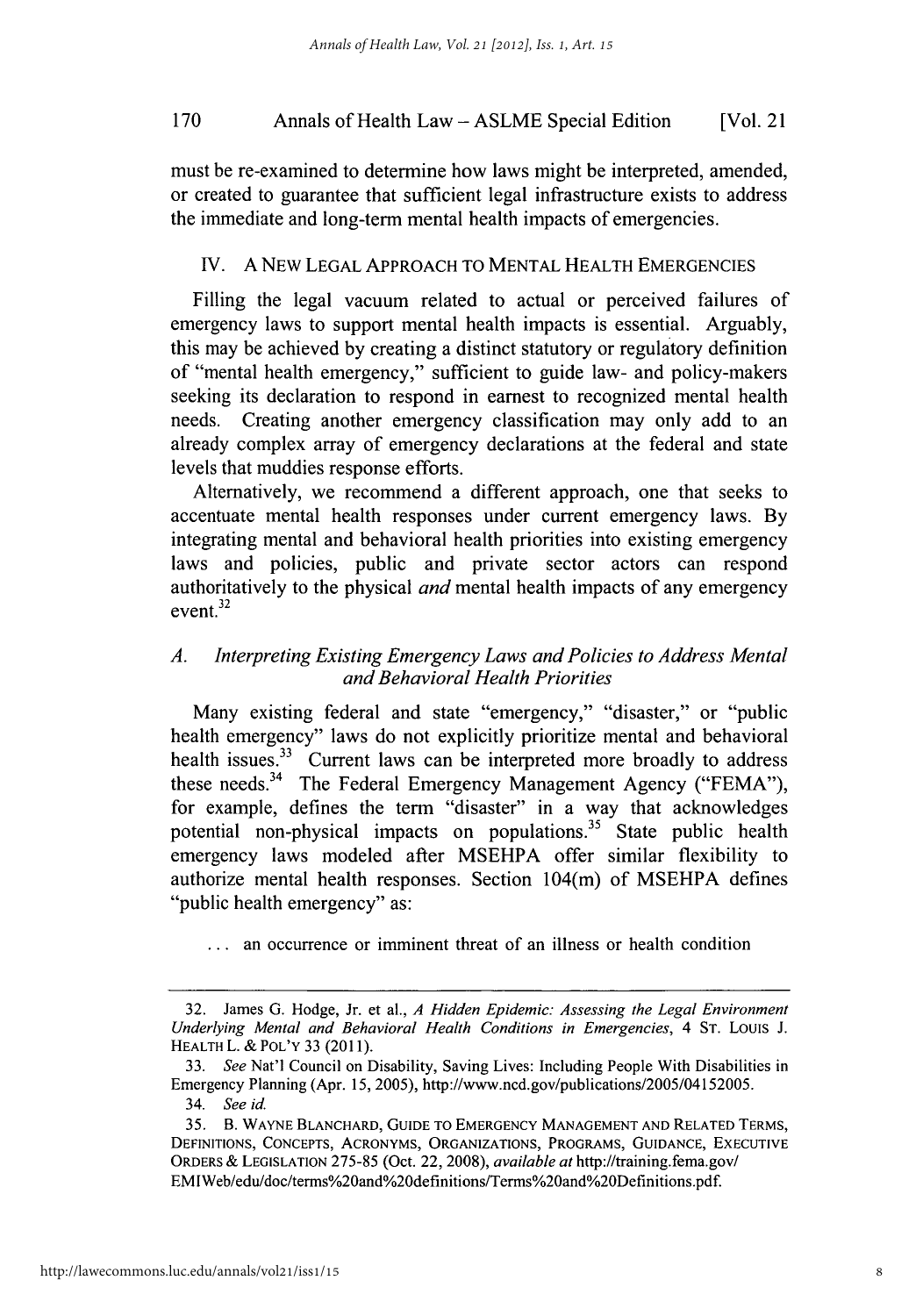that: **(1)** is believed to be caused **by . ..** bioterrorism; the appearance of a novel or previously controlled or eradicated infectious agent or biological toxin *[or other causes];* **.** . **.** and (2) poses a high probability of **. ..** a large number of deaths in the affected population; a large number of serious or long-term disabilities in the affected population; or widespread exposure to an infectious or toxic agent that poses a significant risk of substantial future harm to a large number of people in the affected population.<sup>36</sup>

Under this definition, an "illness" or "health condition" is not limited to physical injuries; mental health conditions may also be included. Further, the occurrence of an illness or health condition is not essential to declare a public health emergency. It is sufficient that their diagnoses may be "imminent," such as the predictable future onset of mental health conditions for persons directly impacted **by** natural disasters, epidemics, or other causes. Finally, mental health conditions across affected populations also may pose a "high probability" of a "large number of serious or long-term disabilities," particularly mental health disabilities, among the "affected population."37

The plain meaning of these terms of the model act, on which numerous state public health emergency laws are based, reveals the potential for declarations of public health emergency to be made even when the primary or sole "illness" or "health condition" underlying the declaration is of a mental or behavioral nature. As a result, states confronting long-term mental health impacts of emergency events, such as the 2010 Deepwater Horizon oil spill, which have few physical impacts, may still declare states of public health emergency to mobilize resources, personnel, and funds to address critical mental health needs.

### *B. Creating a New Standard Through Revised Statutory or Regulatory Language*

Although the plain meaning of certain federal and state emergency laws allows governmental emergency declarations to include considerations of mental health, revised statutory or regulatory language may facilitate a truly comprehensive response to an emergency's mental and behavioral health impacts.

The Stafford Act already contains explicit provisions to address mental health impacts through authorization of the **CCATP.** While this program's mental health services may assist individuals experiencing mental health impacts from a particular emergency, they are terminated **by** law after nine months. States and localities, however, may need federal assistance to

**<sup>36.</sup>** The Model State Emergency Health Powers Act **§** 104(m) (Dec. 21, 2001), *available at* http://www.publichealthlaw.net/MSEHPA/MSEHPA.pdf.

**<sup>37.</sup>** *Id.*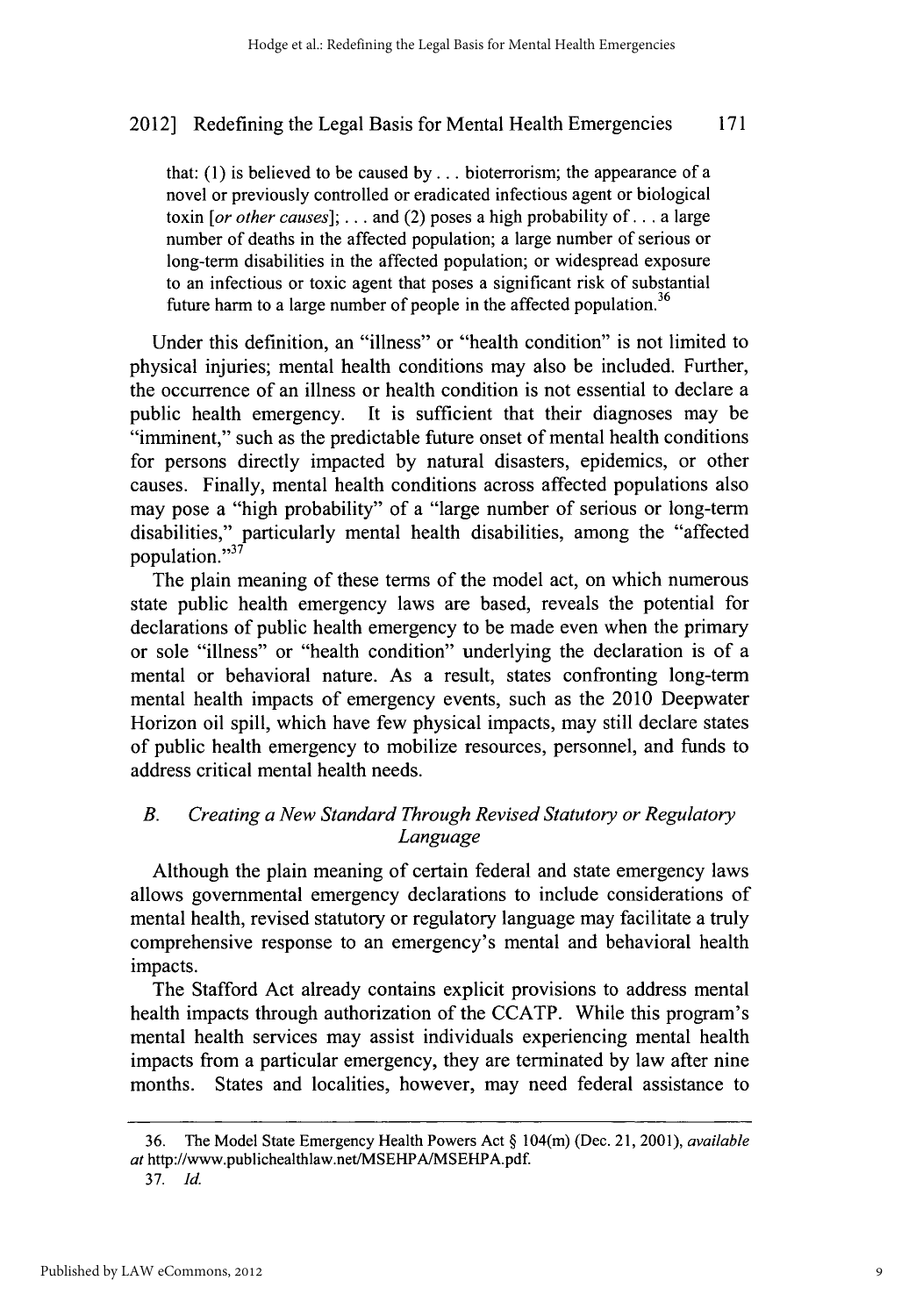### Annals of Health Law **- ASLME** Special Edition **172** [Vol. 21

address mental health impacts for much longer than nine months after an emergency occurs. Conditions like **PTSD** may take several months to emerge and many more months to treat. The federal government could address this **by** extending the short-term nature of the **CCATP.** It could also consider granting states or localities extensions, under the Stafford Act, for on-going crisis counseling services, particularly if mental health capacities continue to be overwhelmed and operating in excess of surge capacity.

Other types of emergency declarations, such as a federal declaration **by** the **DHHS** Secretary of a "public health emergency," should be modified to explicitly encompass mental health impacts. States adopting **MSEHPA** or similar laws could develop regulations on mental health surveillance or counseling requirements to clarify the government's ability to respond to a public health emergency's mental or behavioral health impacts. In a recent case in Los Angles, a federal district court admonished the county for failing to accommodate persons with disabilities as part of its emergency planning efforts.<sup>38</sup> Under the Americans with Disabilities Act, persons with disabilities may include those with mental or physical health impairments.<sup>39</sup>

### *C. Parameters of a "Mental Health Emergency" Standard*

Devising legal routes to declaring and implementing an emergency based largely on community mental health impacts must be coupled with appropriate guidance. Unfettered declarations of emergency not only lose meaning societally, but may also be decried **by** civil libertarians and others for potential infringements of individual interests related to due process, privacy, or other concerns. To be sure, we are not proposing the use of emergency legal powers during a mental health crisis to accomplish unlawful, unethical ends. The overriding goal is to authorize precise uses of enhanced, emergency powers that facilitate emergency response efforts to improve mental health across populations without constraining individual freedoms or rights unnecessarily. To this end, specific clarification of the trigger, duration, services, and authorities of a "mental health emergency" is needed.

Emergency powers to respond to mental health impacts should be based on identifiable factors that "trigger" the emergency declaration. One potential benchmark is the ongoing failure of a mental healthcare system in any iurisdiction to adequately meet the population's treatment needs stemming from an underlying emergency event. In essence, where actual (or prospective) mental health patient surge exceeds the capacity of the jurisdiction (whether federal, state, or local) to meet demand, a state of

**<sup>38.</sup>** Communities Actively Living Independent and Free, et al. v. City of Los Angeles, et al., No. **09-0287 (C.D.** Ca. **2011).**

**<sup>39.</sup>** 42 **U.S.C.A. §** 12102(1) **(2009).**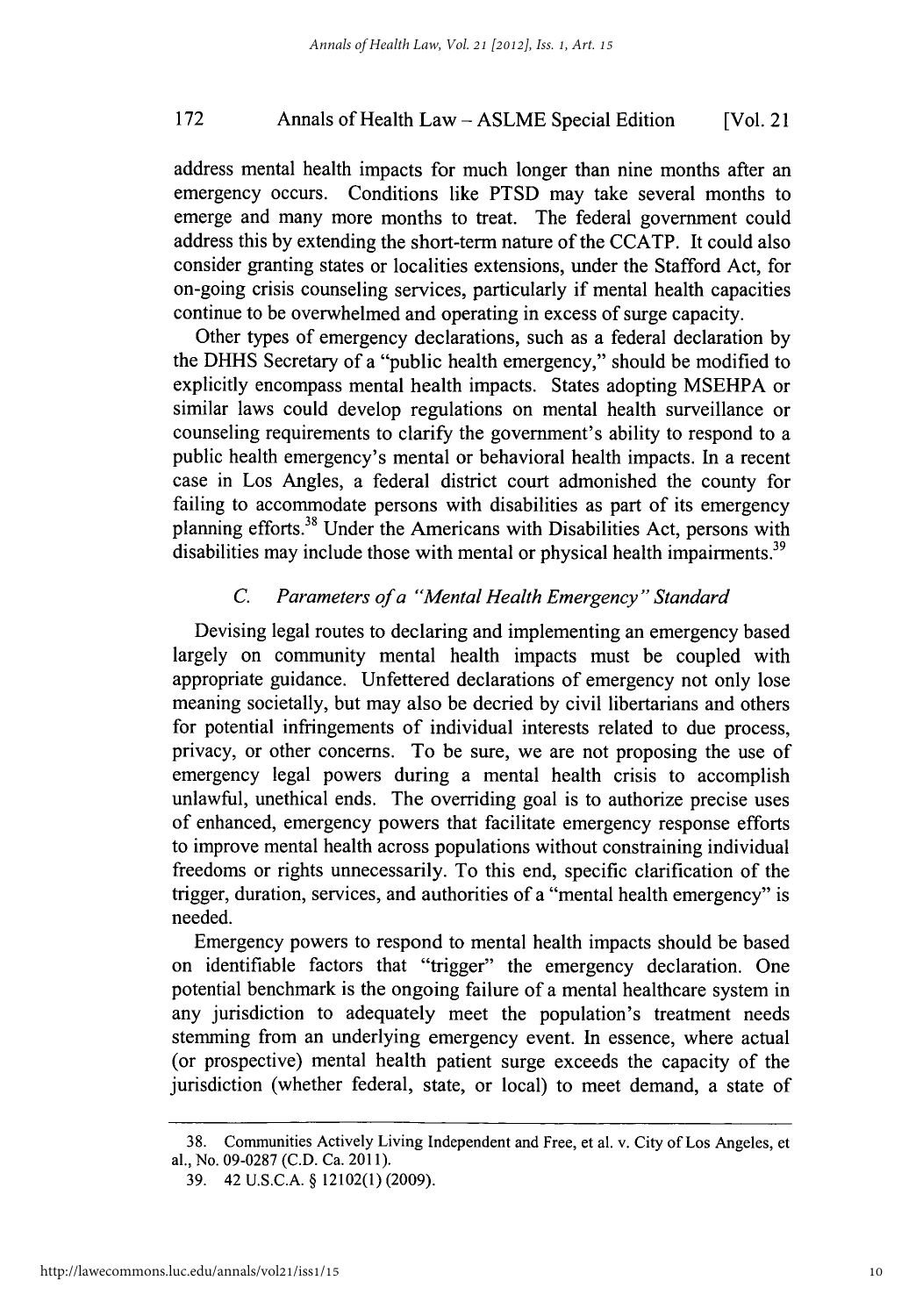emergency may be declared. Whether based on specific surveillance of mental health impacts or known, predictable outcomes from prior research, meeting patient surge capacity is a possible trigger, which sustains an emergency declaration.

The emergency declaration may extend as long as needed to ensure legal norms that support response efforts. While most emergency declarations extend no longer than sixty to ninety days (subject to re-declaration), the duration of a mental health emergency should not be governed **by** a concrete number of days, months, or even years. Rather, it should depend on whether patient surge capacity is being adequately met. Accomplishing this objective justifies termination of the declaration so long as it is based on the best available evidence that mental health treatment needs can be met routinely.

Guidance on which services should be funded, available, or amplified in a mental health emergency is also key. Because a mental health emergency will likely continue far beyond a natural disaster or other emergency event, mental health screening, counseling services, and enhanced access to trained psychologists and psychiatrists must be extended. In addition, adequate insurance or entitlement coverage for prescription drugs must be assured (for those who may lack coverage for mental health treatments despite forthcoming mental health parity provisions of the Affordable Care Act).<sup>40</sup>

Legal authorities in support of mental health response efforts may vary according to each jurisdiction and population needs, but may include: **(1)** active surveillance efforts to gauge the prevalence of mental health conditions among populations; (2) ongoing liability protections for mental health counselors, clinics, and others treating patients under a crisis standard of care; **(3)** greater access to public sector resources to fund or reimburse providers for their response efforts; (4) continued licensure reciprocity of trained mental health workers across affected jurisdictions; and **(5)** additional real-time training opportunities for volunteers and employees attempting to screen, diagnose, and treat impacted individuals.

### V. **CONCLUSION**

Additional steps, whether through interpretation or revision of existing legal language can address gaps in legal preparedness in support of responses to alleviate mental and behavioral health effects during and after emergencies. Within reasonable parameters to guide emergency legal responses, the mental health impacts of major emergencies can be addressed over time without the need for a new classification of emergency.

<sup>40.</sup> Patient Protection and Affordable Care Act, Pub. L. No. 111-148, **§ 1302(b)** (2010) (to **be** codified 42 **U.S.C. § 18022).**